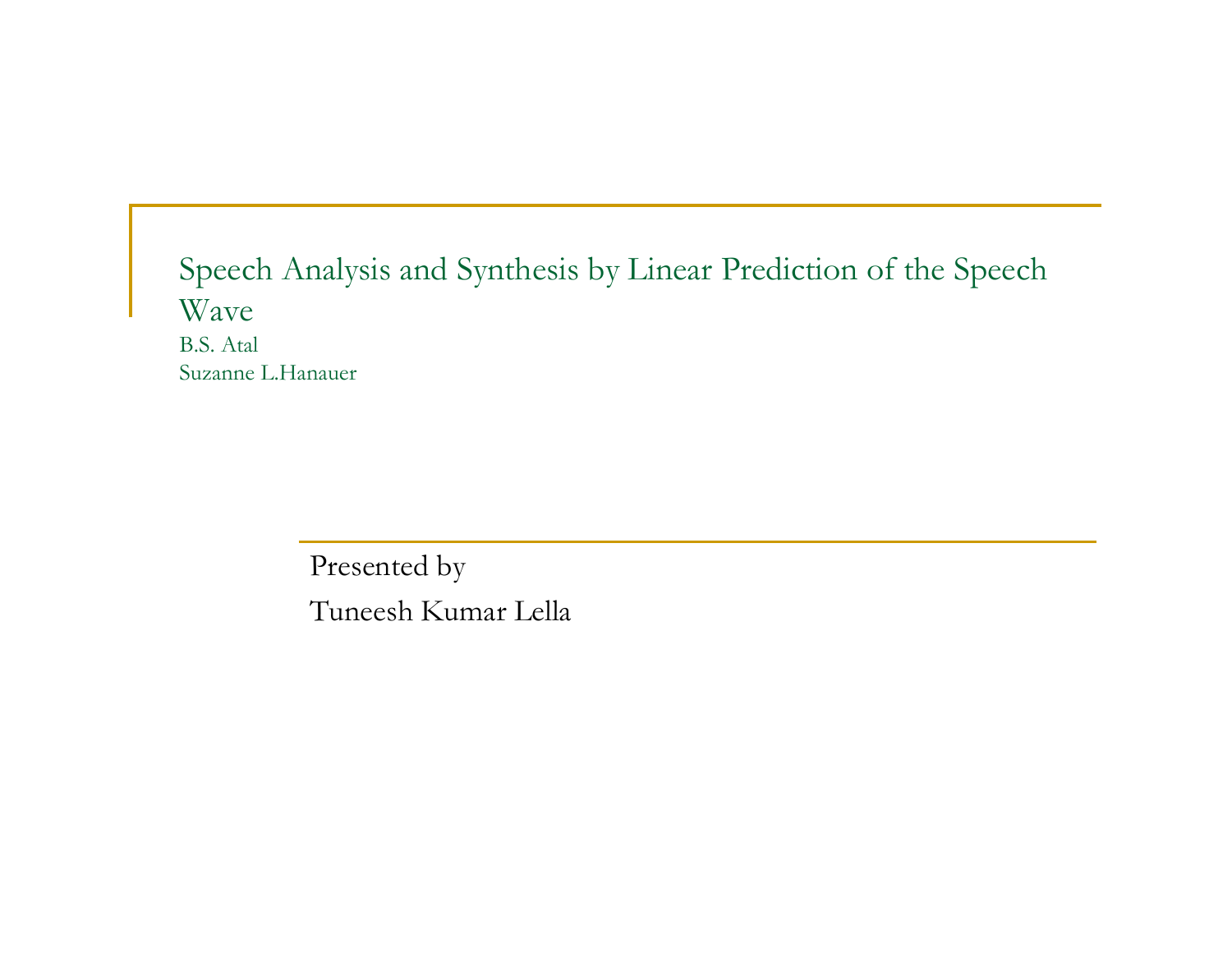# Agenda

#### **• Motivation**

- **Nodel of speech wave**
- **Speech Analysis**
- **Speech synthesis**
- **Applications**
- **Discussion**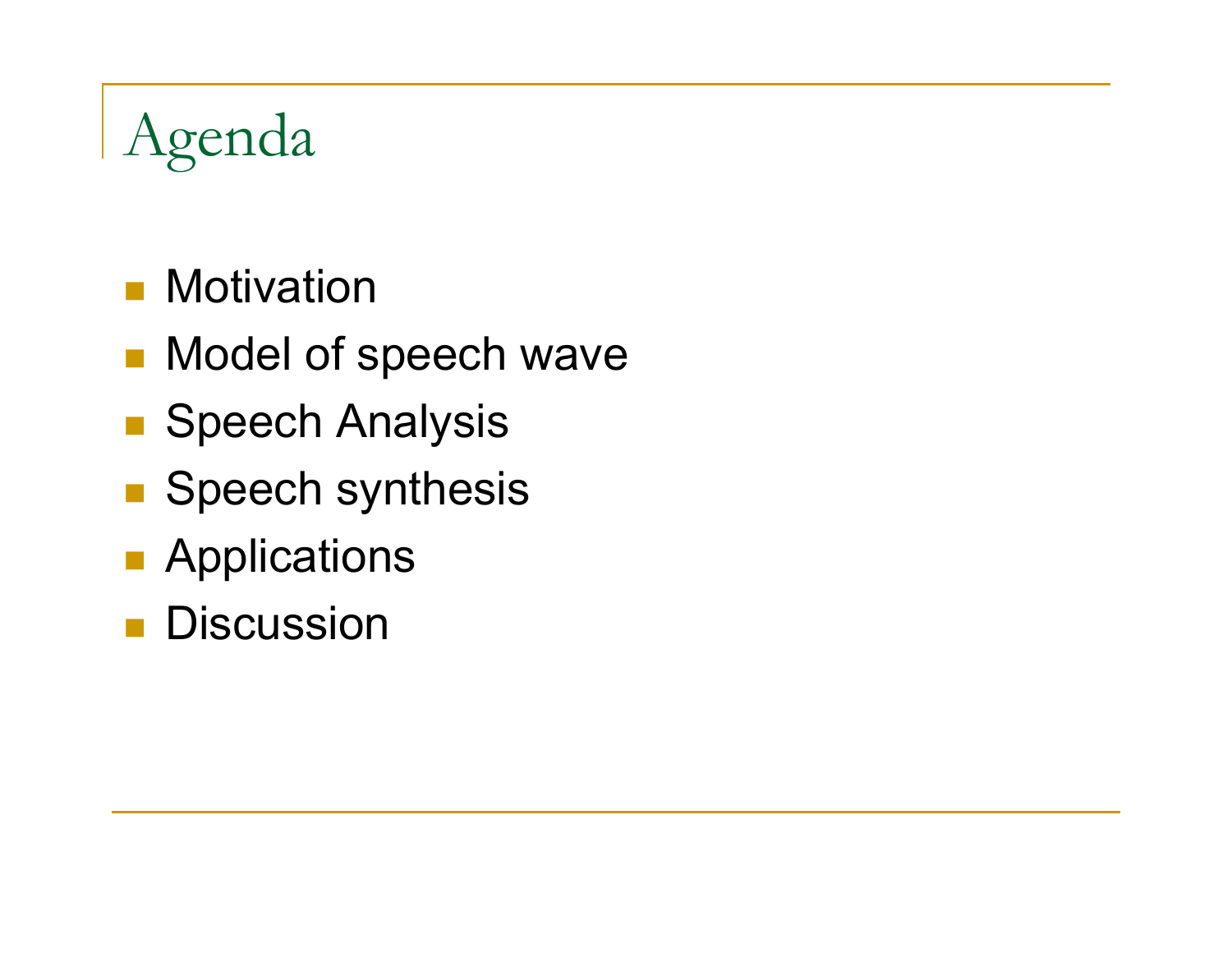#### Motivation

- **Efficient representation of speech signals in** terms of less number of slowly varying parameters
- Spectral analysis Not efficient
	- T. Needs long speech segments
	- T. Little information between pitch harmonics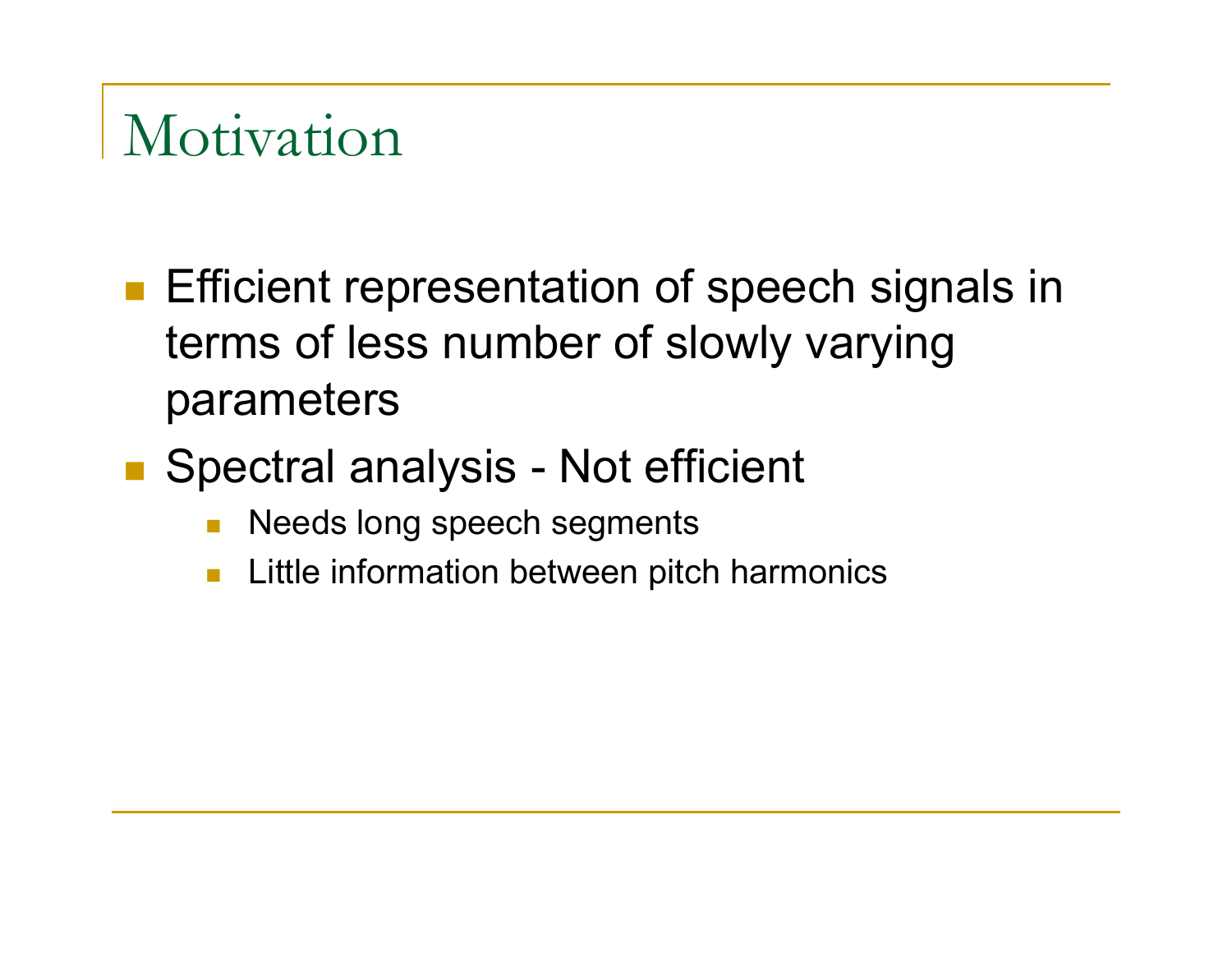#### Model of Speech Wave

- Speech sounds are produced by acoustical excitation of human vocal tract
- П Representation of speech signal



Output at nth sampling instant (where  $a_{k}$ s are П predictor coefficients) is  $s_n = \sum_{k=1}^p a_k s_{n-k} + \delta_n$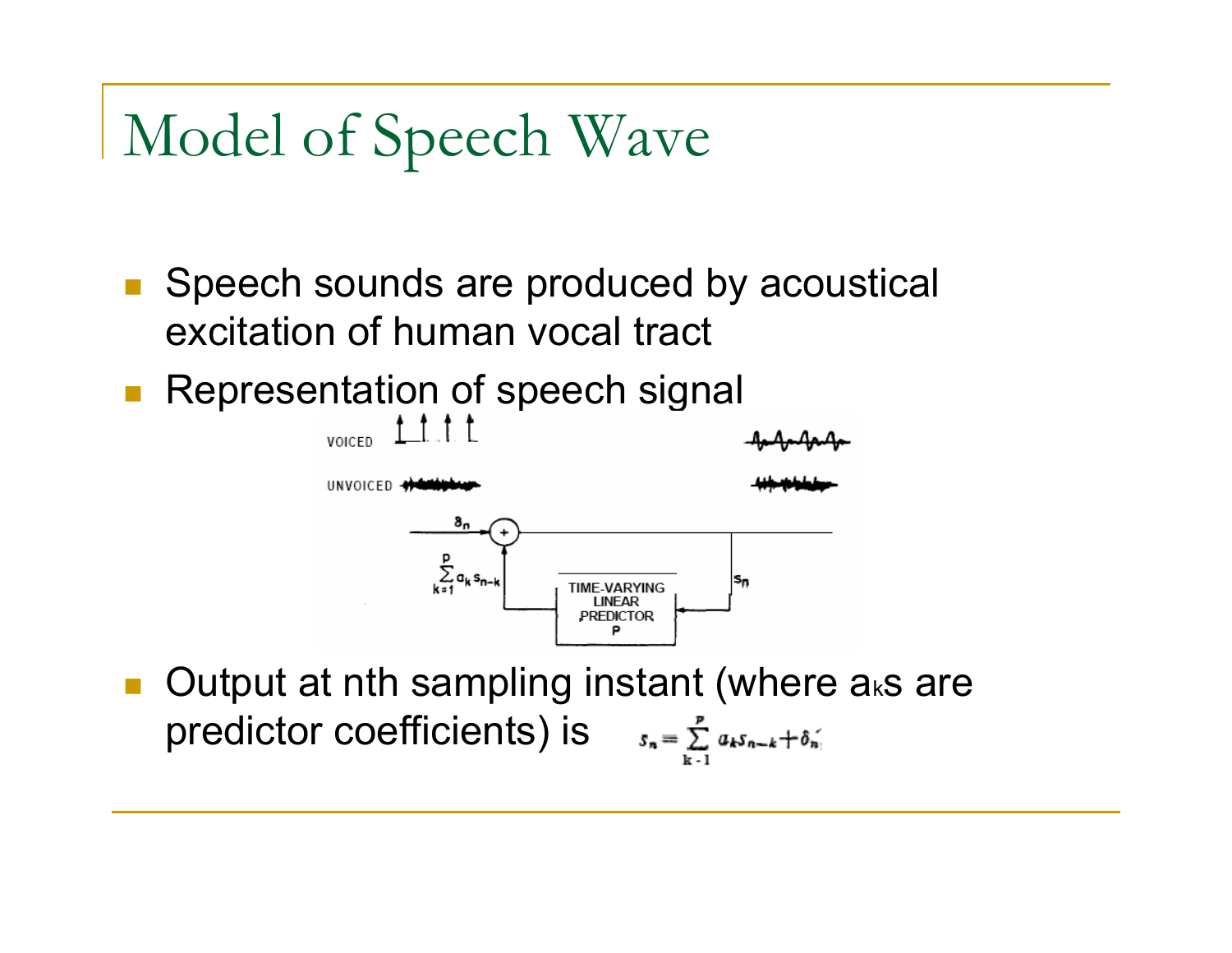#### Transfer Function

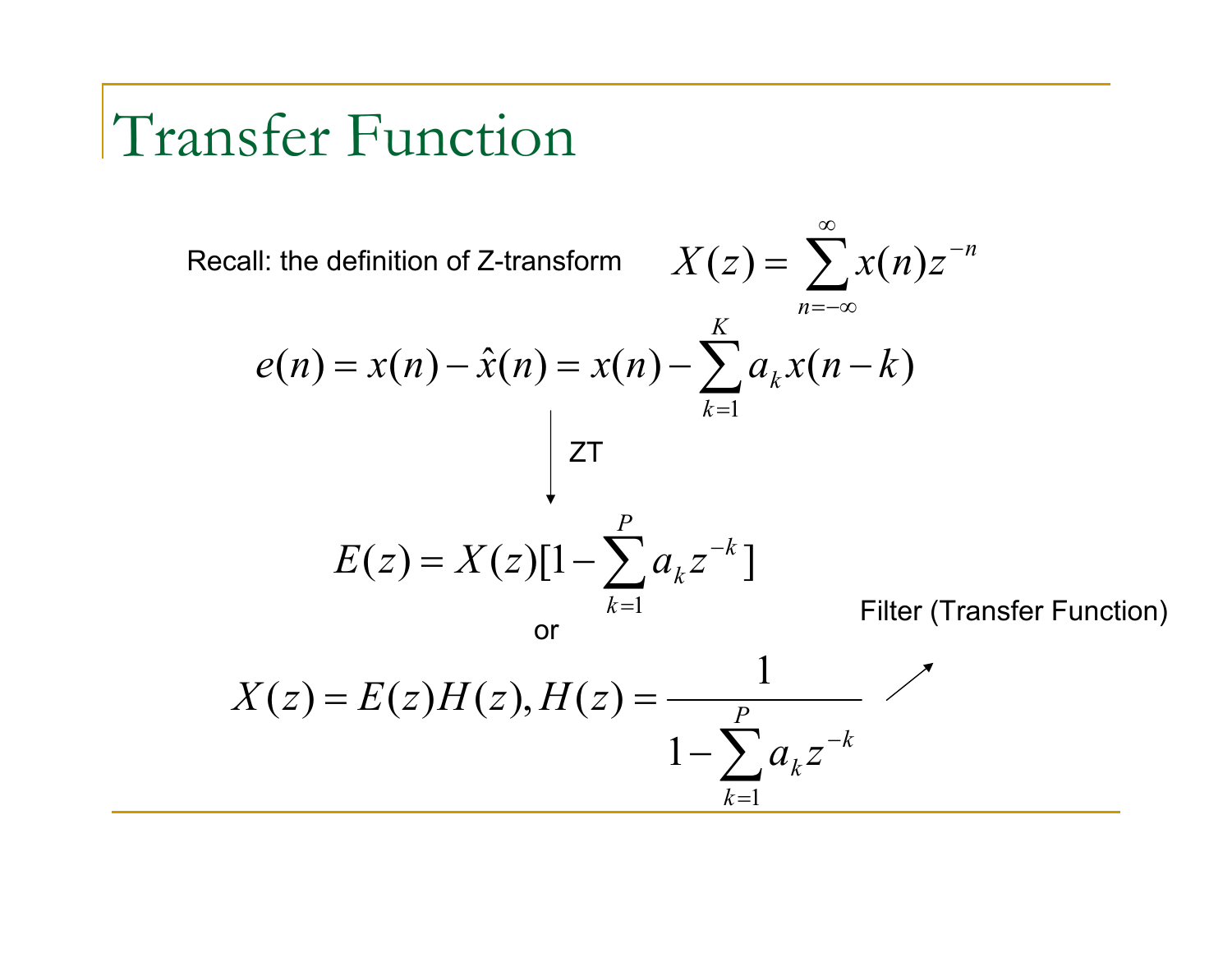# Z-Transform of the Speech Wave

 $\mathcal{L}_{\mathcal{A}}$ Glottal volume flow together with radiation

$$
\frac{K_1K_2(1-z^{-1})}{(1-z_2z^{-1})(1-z_3z^{-1})}
$$

 $\mathbb{R}^n$ It is approximated as

> $K_1K_2$  $\left[1+(1-z_4)z^{-1}\right](1-z_5z^{-1})$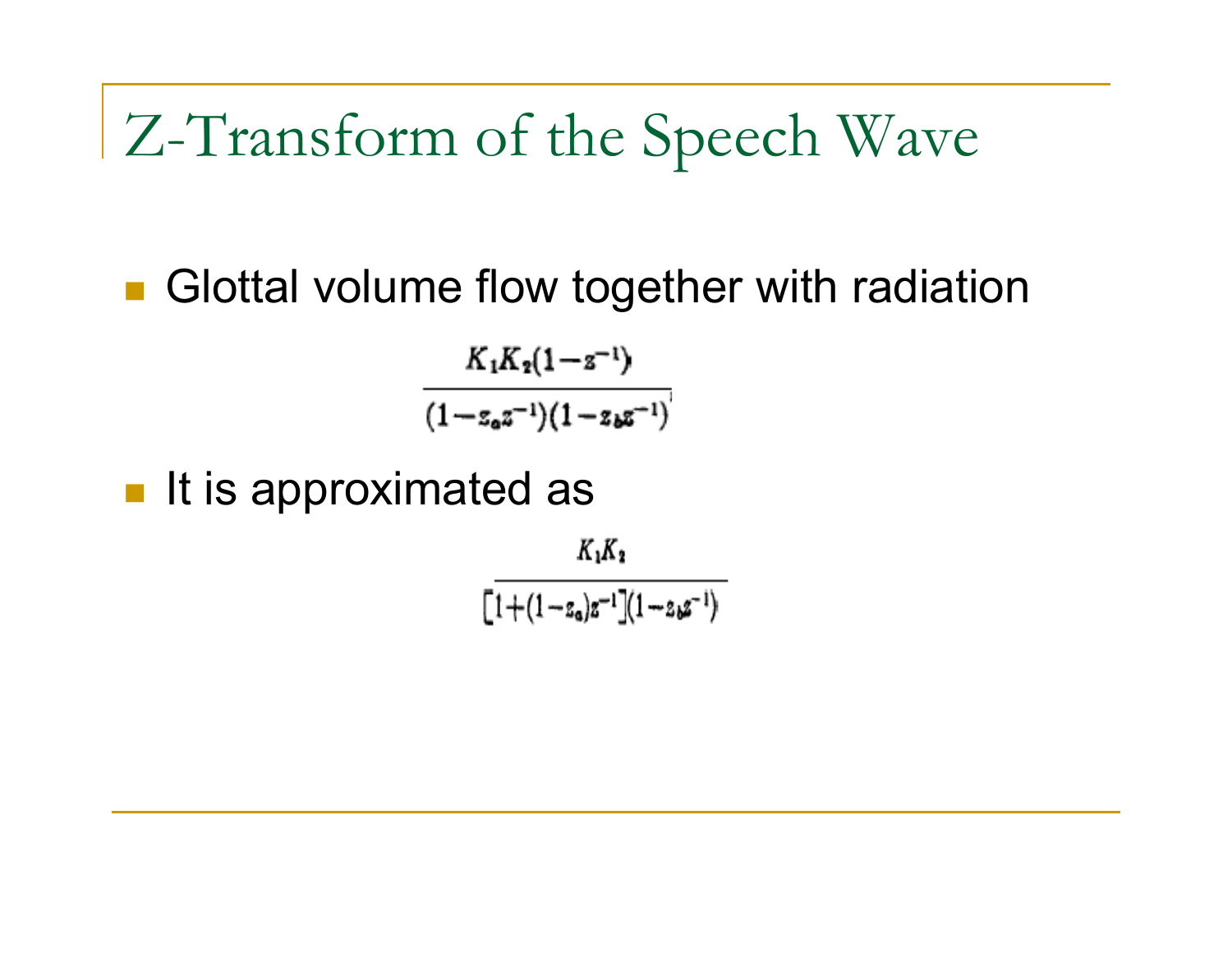#### Number of Predictor Coefficients

**Number of coefficients 'p' determined by** 

- Number of resonances and anti-resonances
- Nature of glottal volume function
- Radiation
- Mostly used 'p' value is 12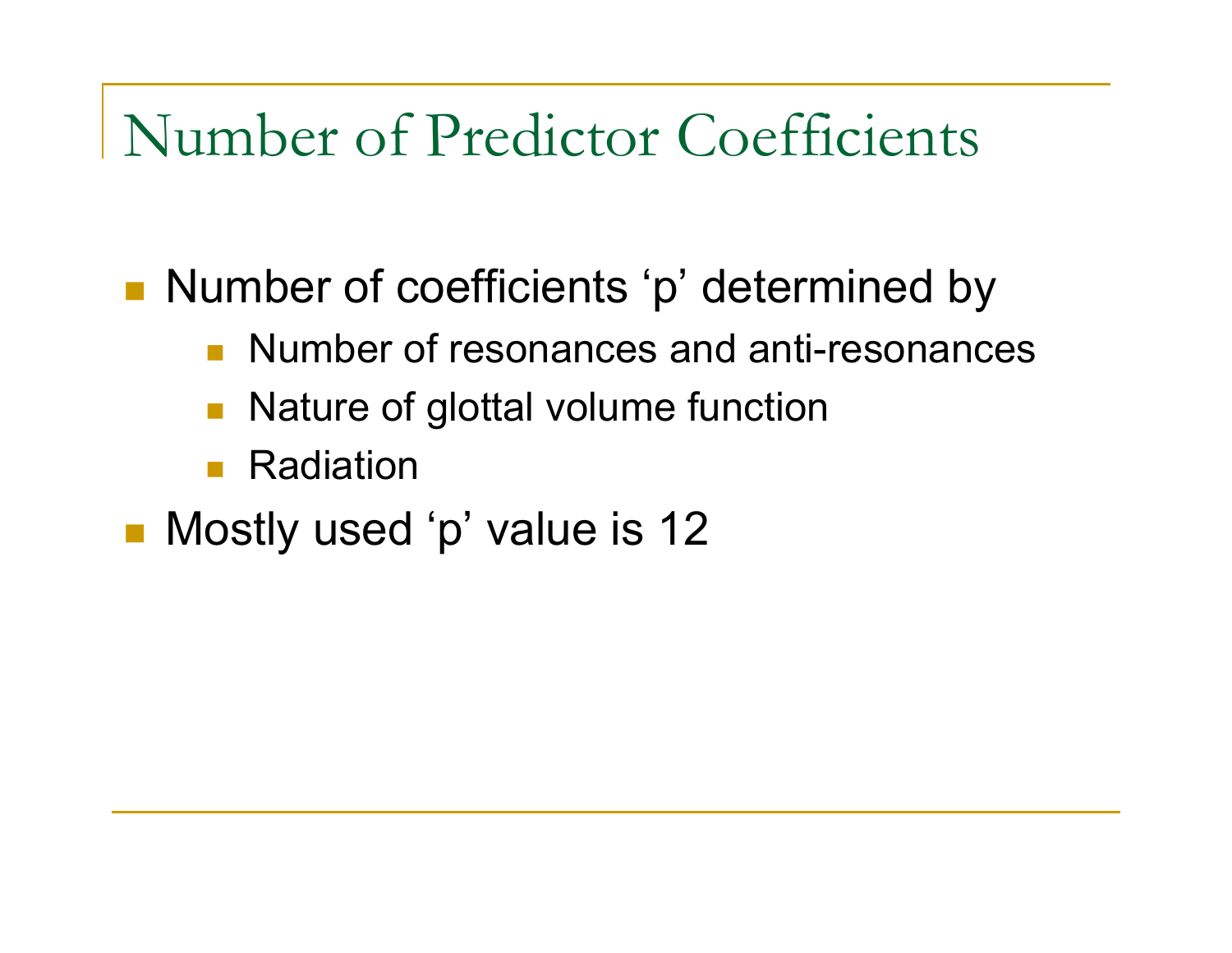#### Model Parameters

#### $\mathcal{L}_{\mathcal{A}}$ Hence speech wave can be represented by

- T. **Predictor coefficients (a**k)
- $\mathcal{L}_{\mathcal{A}}$ Pitch period
- T. RMS values of speech samples
- T. A binary parameter (speech-voiced or unvoiced)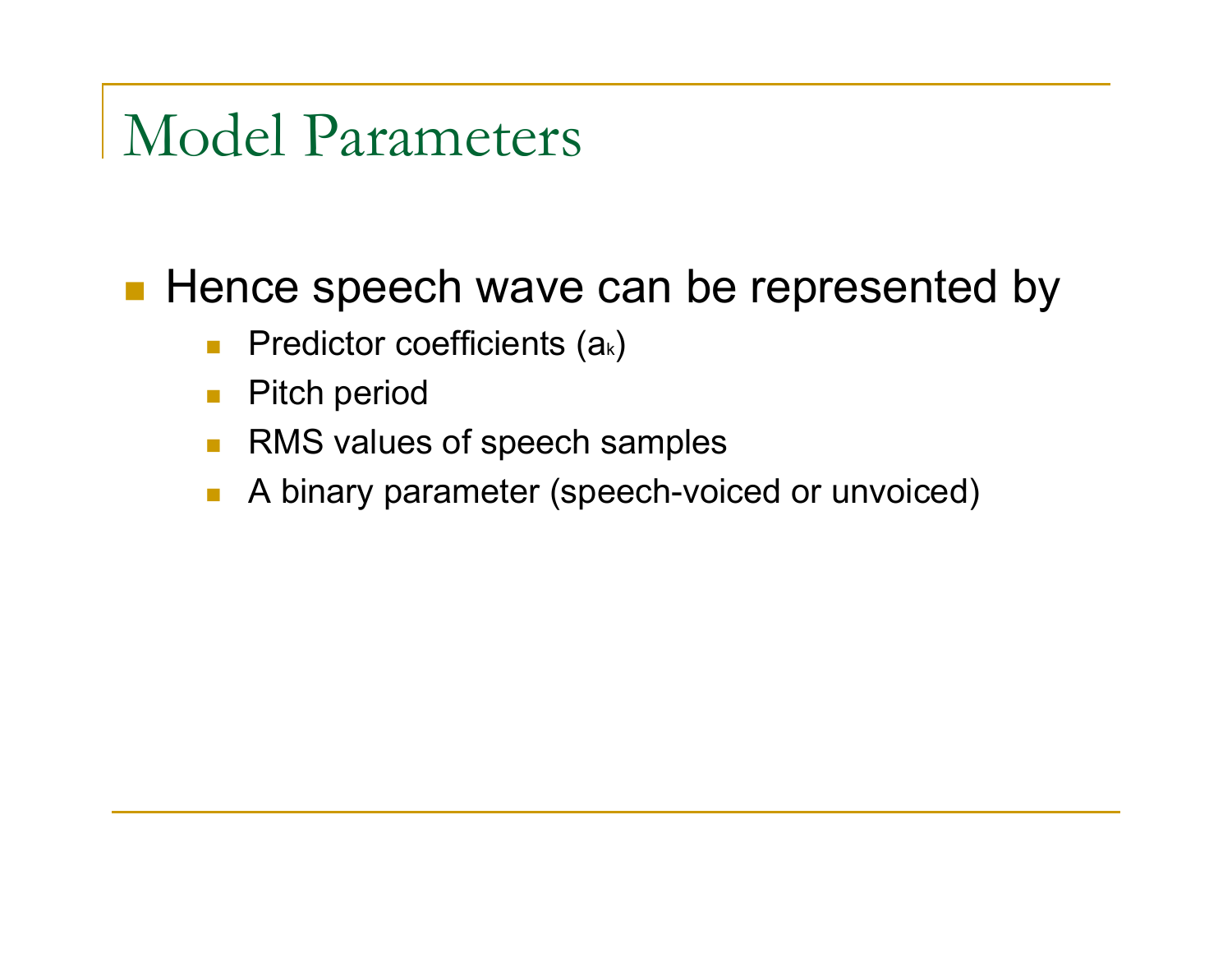### Speech Analysis

■ Samples of voiced speech are linearly predictable from the past 'p' samples

**Prediction error** 

$$
E_n = S_n - S_n \qquad s_n = \sum_{k=1}^p a_k s_{n-k}.
$$

Mean squared prediction error is

$$
\langle E_n^2 \rangle_{\rm av} = \langle (s_n - \sum_{k=1}^p a_k s_{n-k})^2 \rangle_{\rm av}.
$$

 $\blacksquare$  Coefficients a<sub>k</sub> are selected such that mean square error is minimum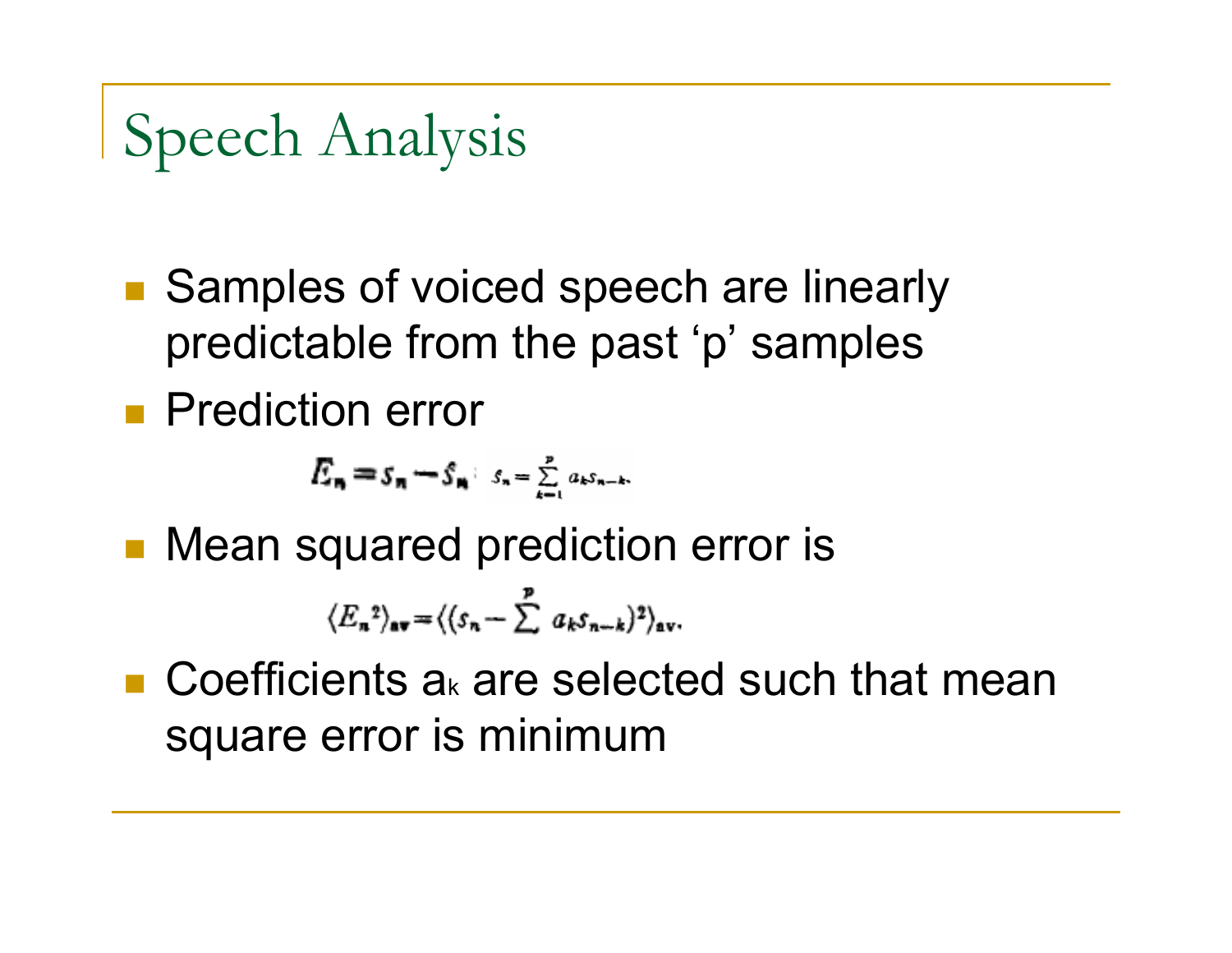#### Pitch Analysis

- **Positions of pitch pulses can be found using** prediction errors En
- **The pulses are the vertical lines in the figure**

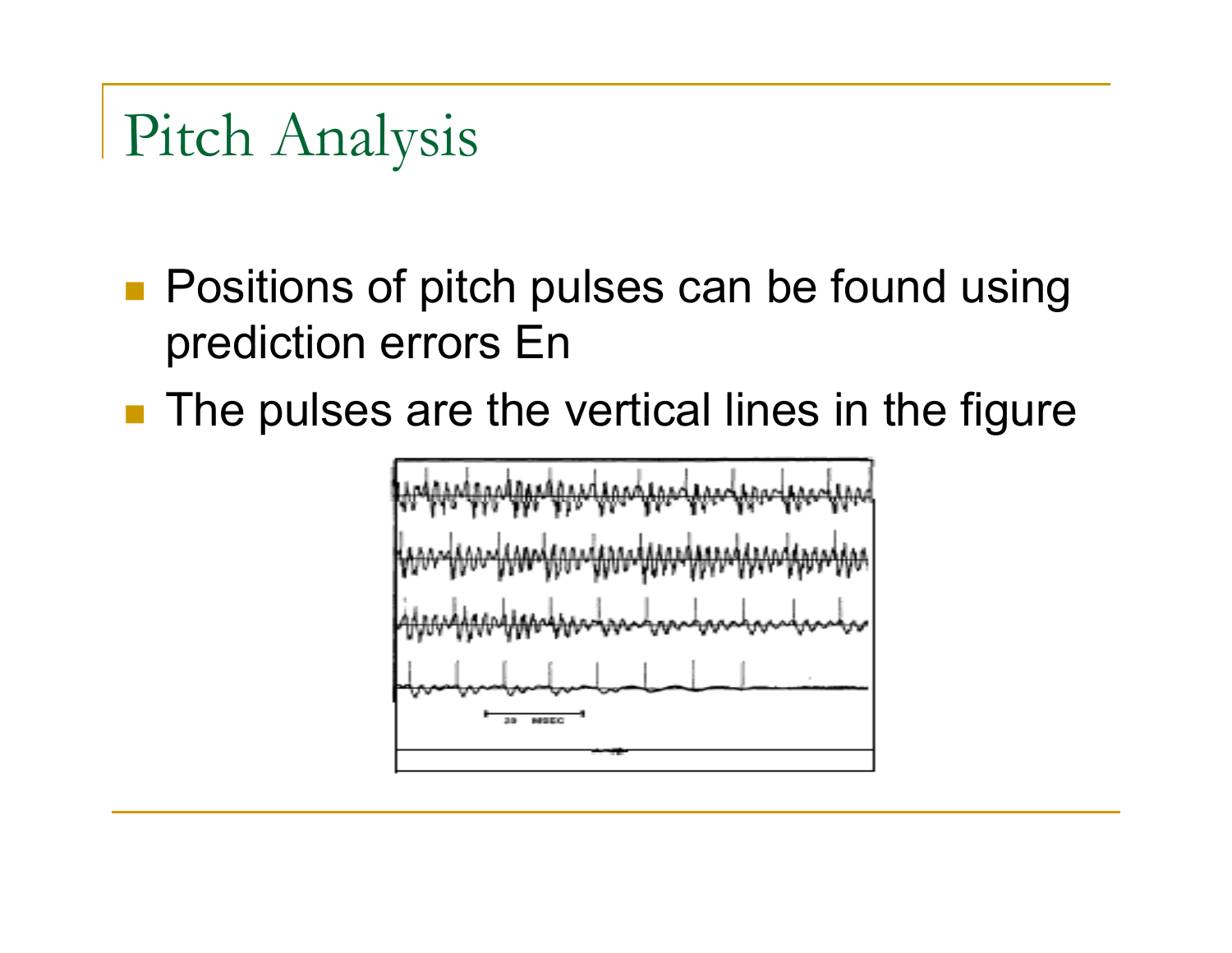## Speech Synthesis

#### $\mathcal{L}_{\mathcal{A}}$ Block diagram of speech synthesizer

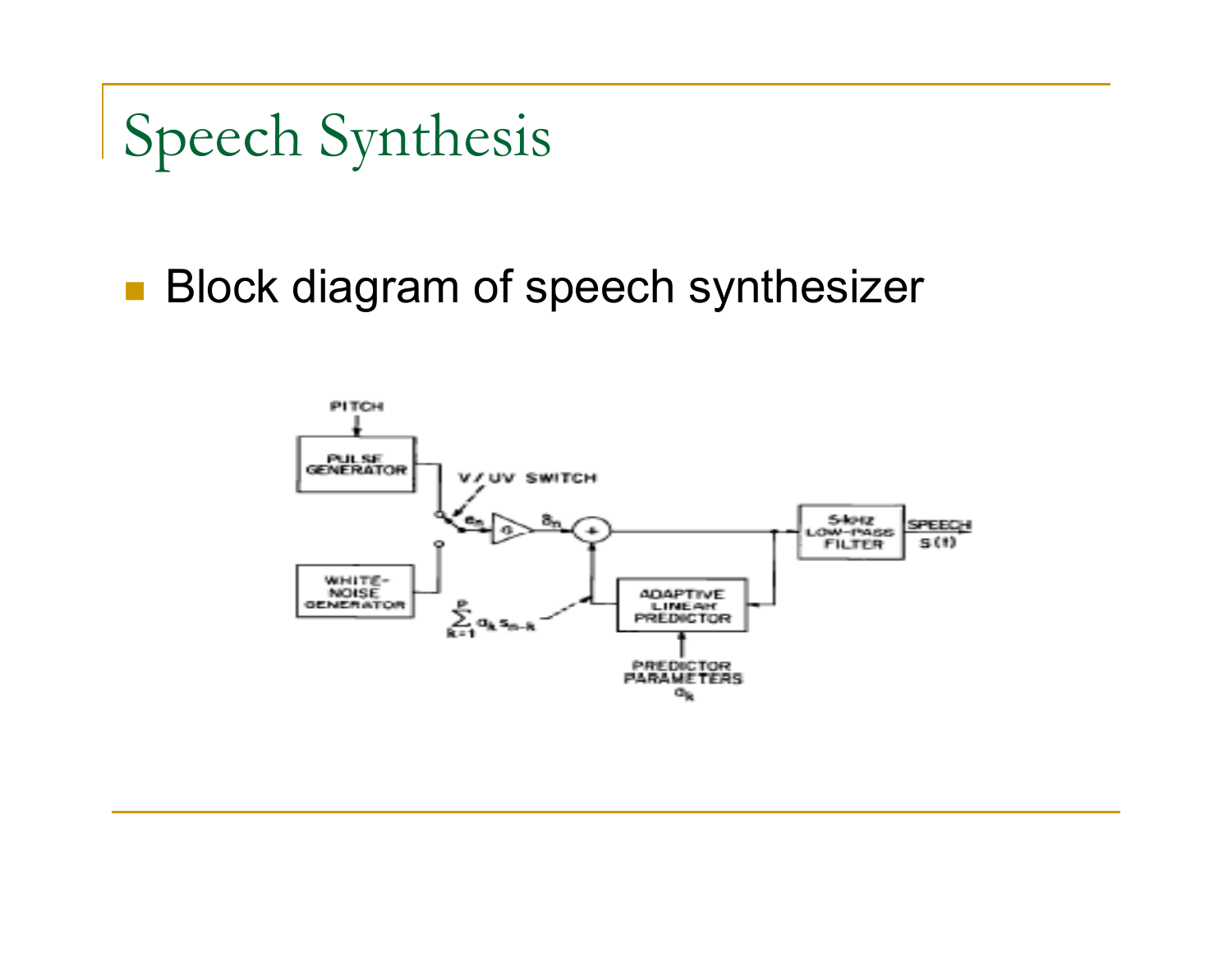#### Synthesizer Control Parameters

- Control parameters reset at every pitch period for voiced speech and once every 10msec for unvoiced speech
- To ensure stability of recursive filter, autocorrelation is used for prediction of predictor coefficients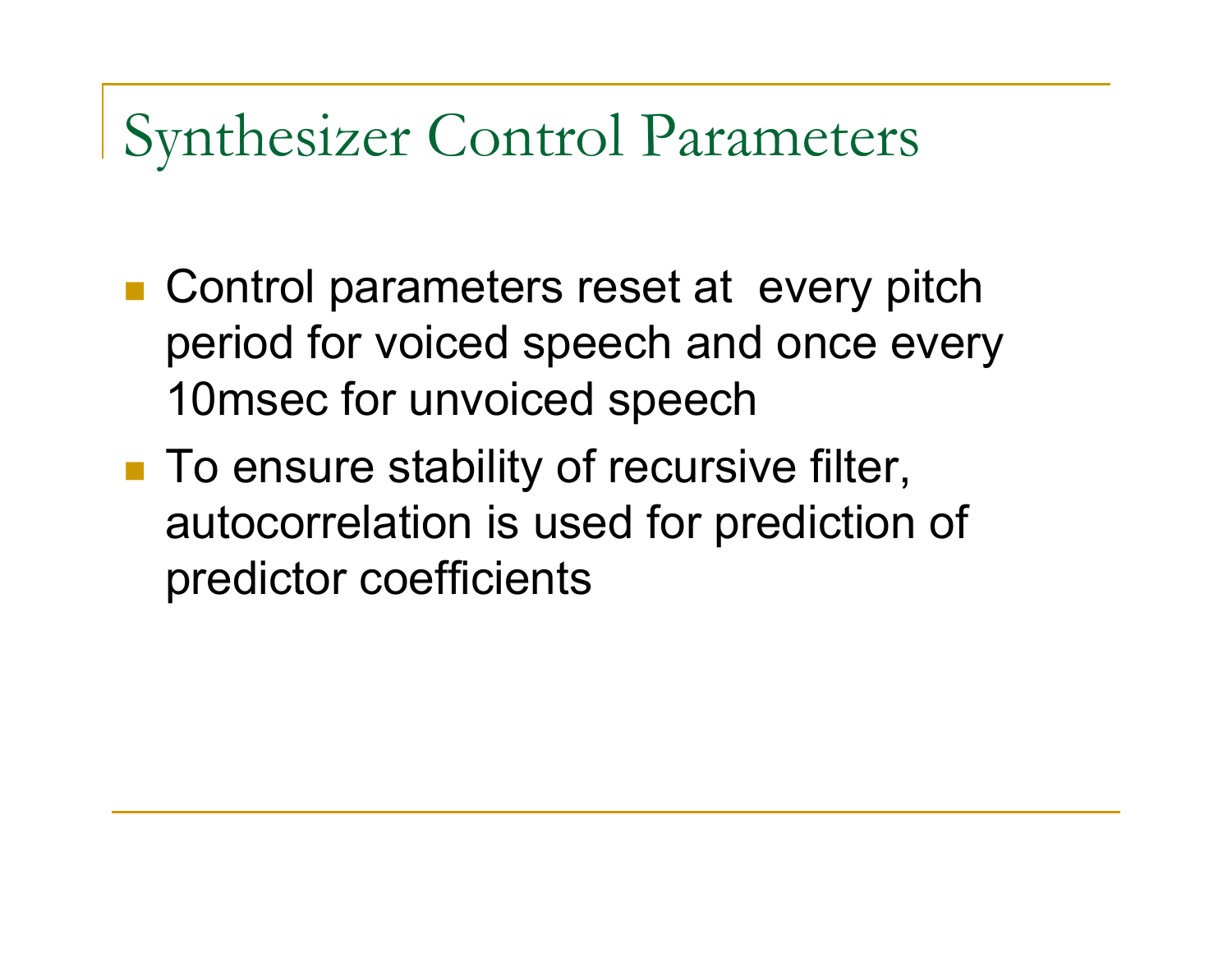#### A Little Bit of Calculus

Recall: How to minimize a function f(a $_{1}$ ,a $_{2},$ …,a $_{\mathsf{P}}$ )?

Answer: 
$$
\frac{\partial f}{\partial a_i} = 0, i = 1, 2, ..., P
$$
  
\nHere  $f(a_1, ..., a_p) = \sum_{n=1}^{M} [x(n) - \sum_{k=1}^{P} a_k x(n-k)]^2$ 

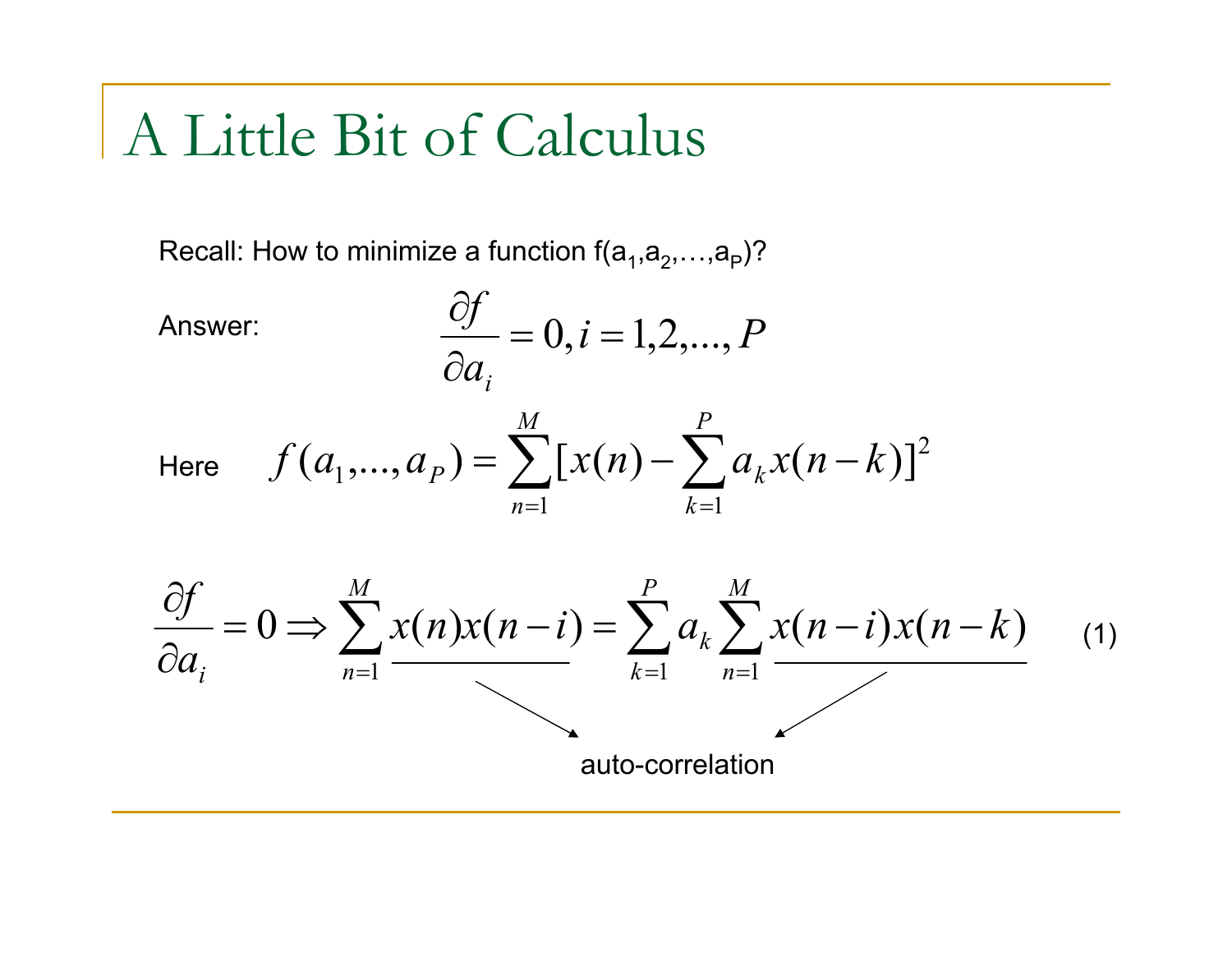#### Autocorrelation Method



Hence, we can compute the predictor coefficients from samples of autocorrelation function and vice-versa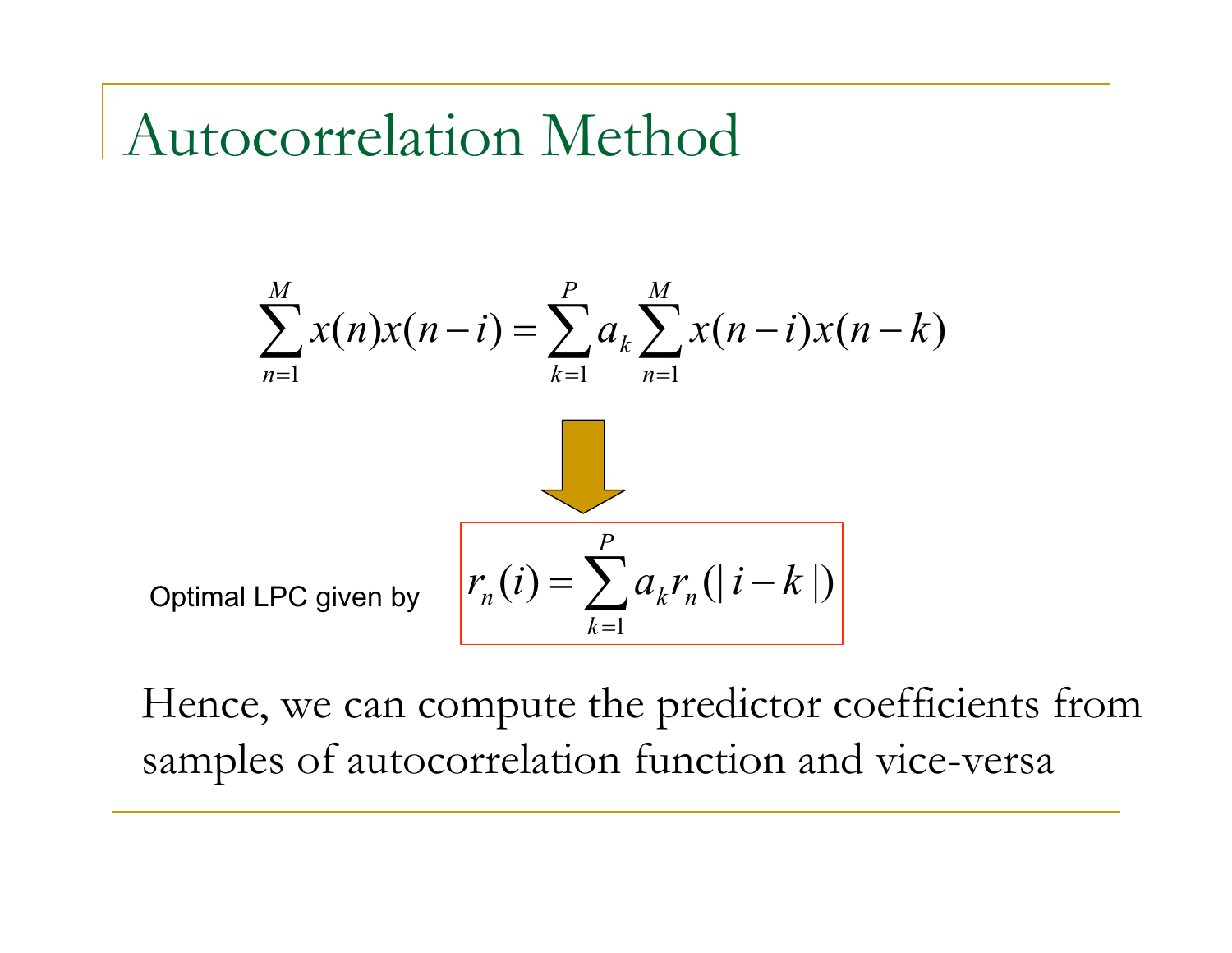## Synthesized Speech Signal

Amplitude of nth synthesized sample 'sn'

 $s_n = q_n + v_n = q_n + gu_n$ 

Where q n is from linear predictor and v n is contributed by excitation from current segment

$$
q_n = \sum_{k=1}^p a_k q_{n-k}, \quad 1 \le n \le M \qquad u_n = \sum_{k=1}^p a_k u_{n-k} + e_n, \quad 1 \le n \le M
$$
\nThe mean squared values of speech samples P<sub>S</sub>

\nis

\n
$$
P_s = \frac{1}{M} \sum_{n=1}^M (q_n + gu_n)^2 = \overline{(q_n + gu_n)^2} \qquad g^2 \overline{u_n^2} + 2g \overline{q_n u_n} + \overline{q_n^2} - P_s = 0.
$$

T. Equation is solved to find 'g'

Г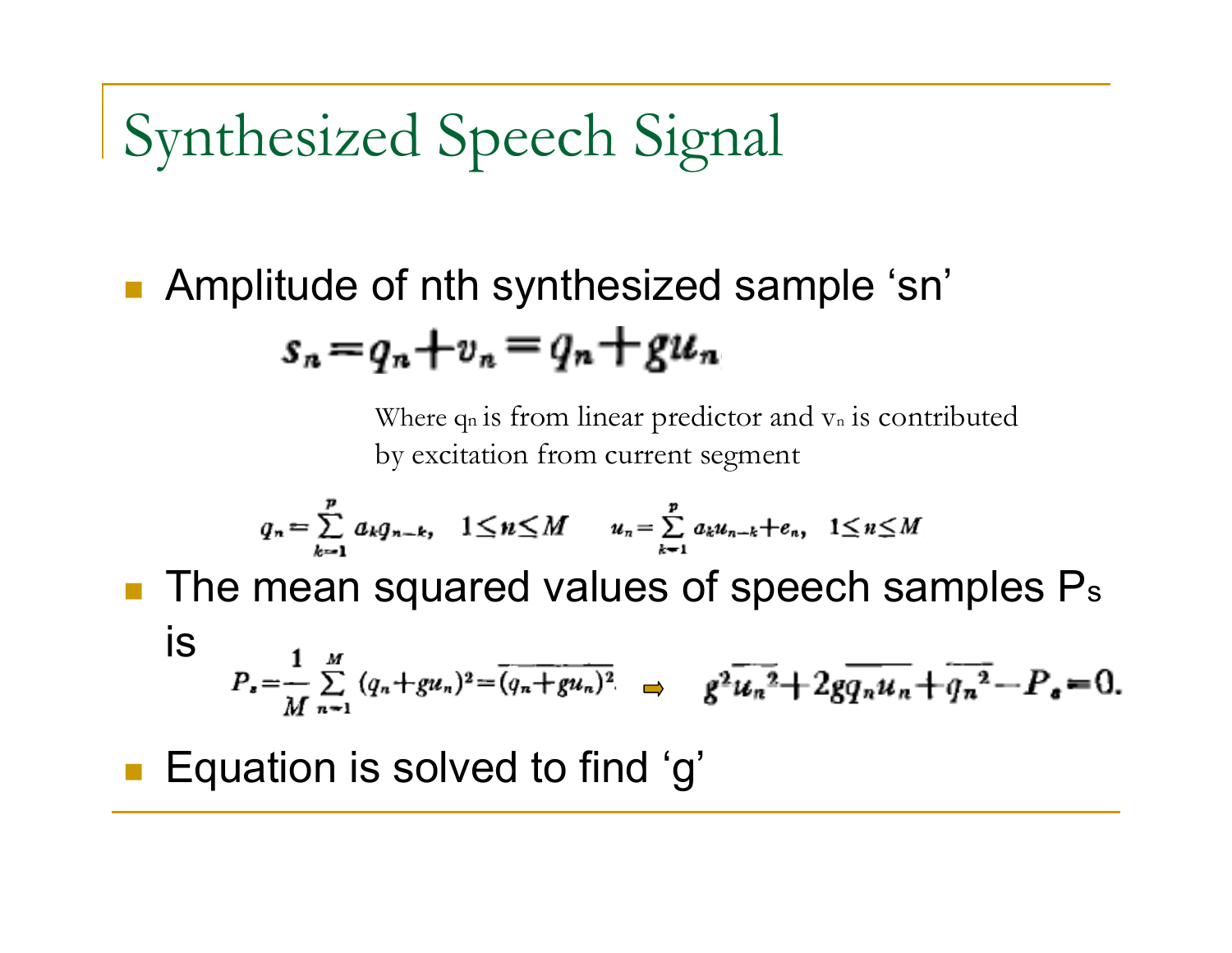#### Computer Simulation of Analysis-Synthesis System

- Speech wave low pass filtered to 5KHz and then sampled at frequency of 10KHz
- Optimal value for p is found to be 12

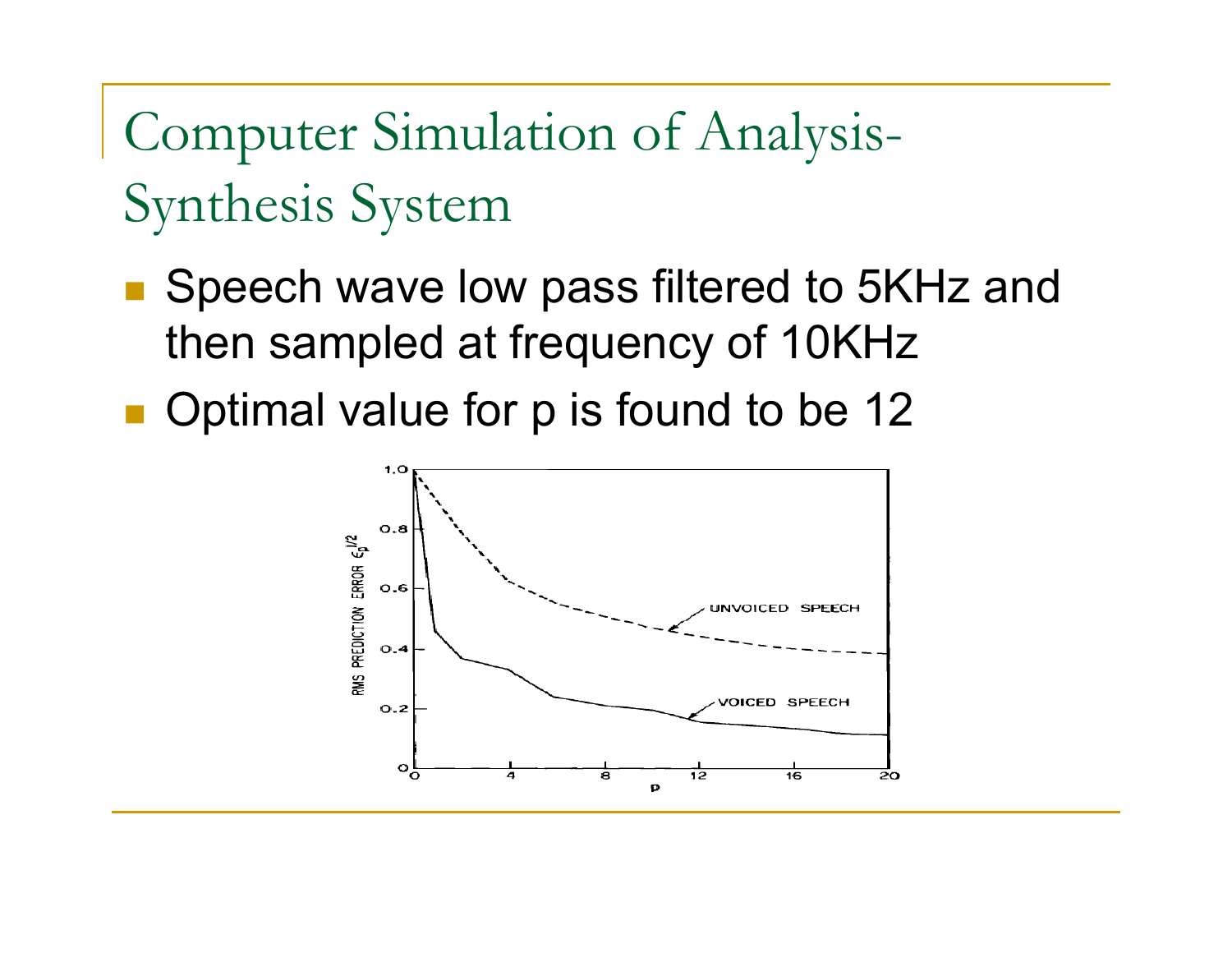### Comparison of synthetic and original speech signals

The uttered sentence is "Its time we rounded up that herd of Asian cattle"

SYNTHETIC SPEECH FREQUENCY (KHZ)



TIME (SEC)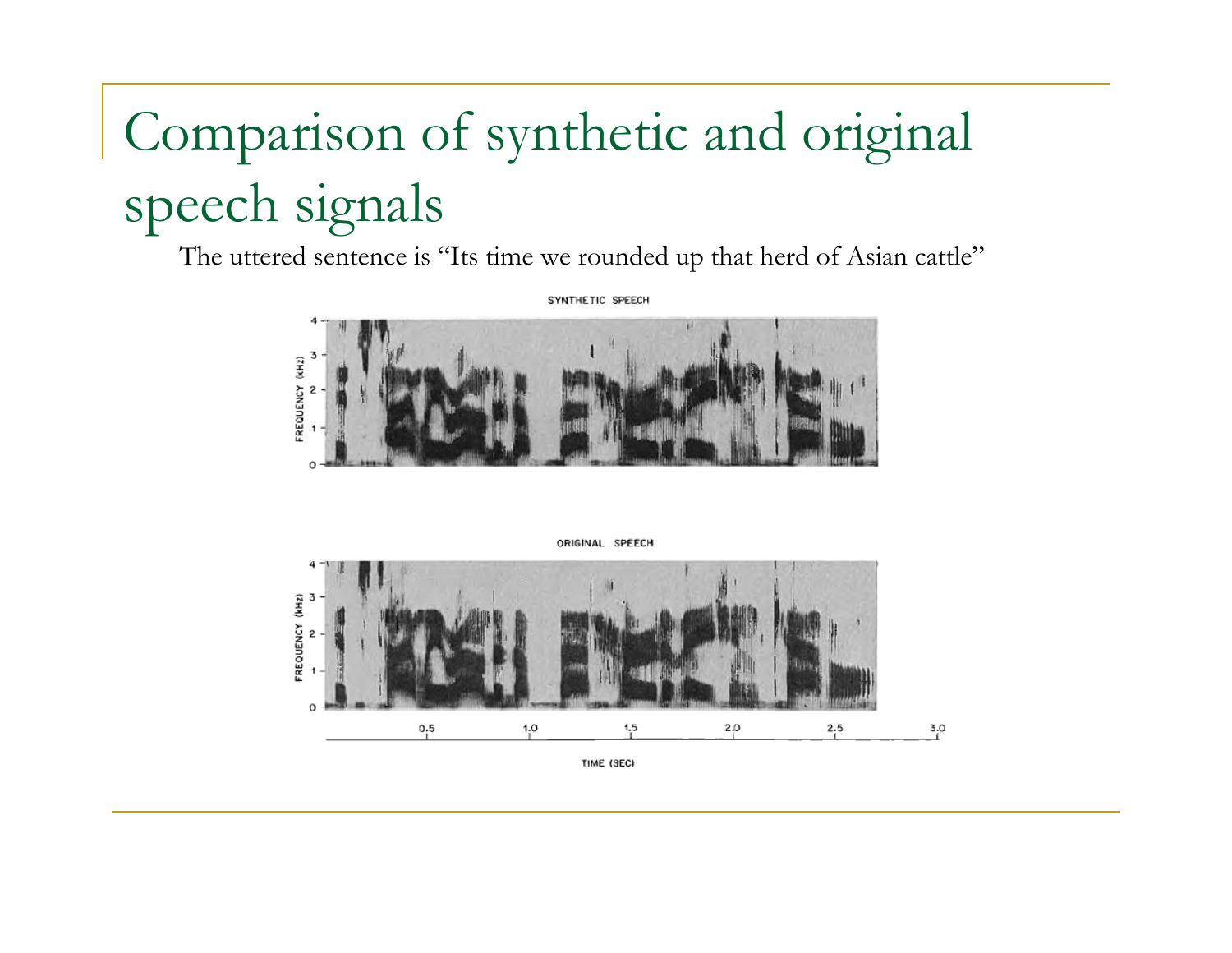# Applications

- Digital storage and transmission of speech
- Separation of spectral envelope and fine structure
- Formant analysis
- Re-forming the speech signals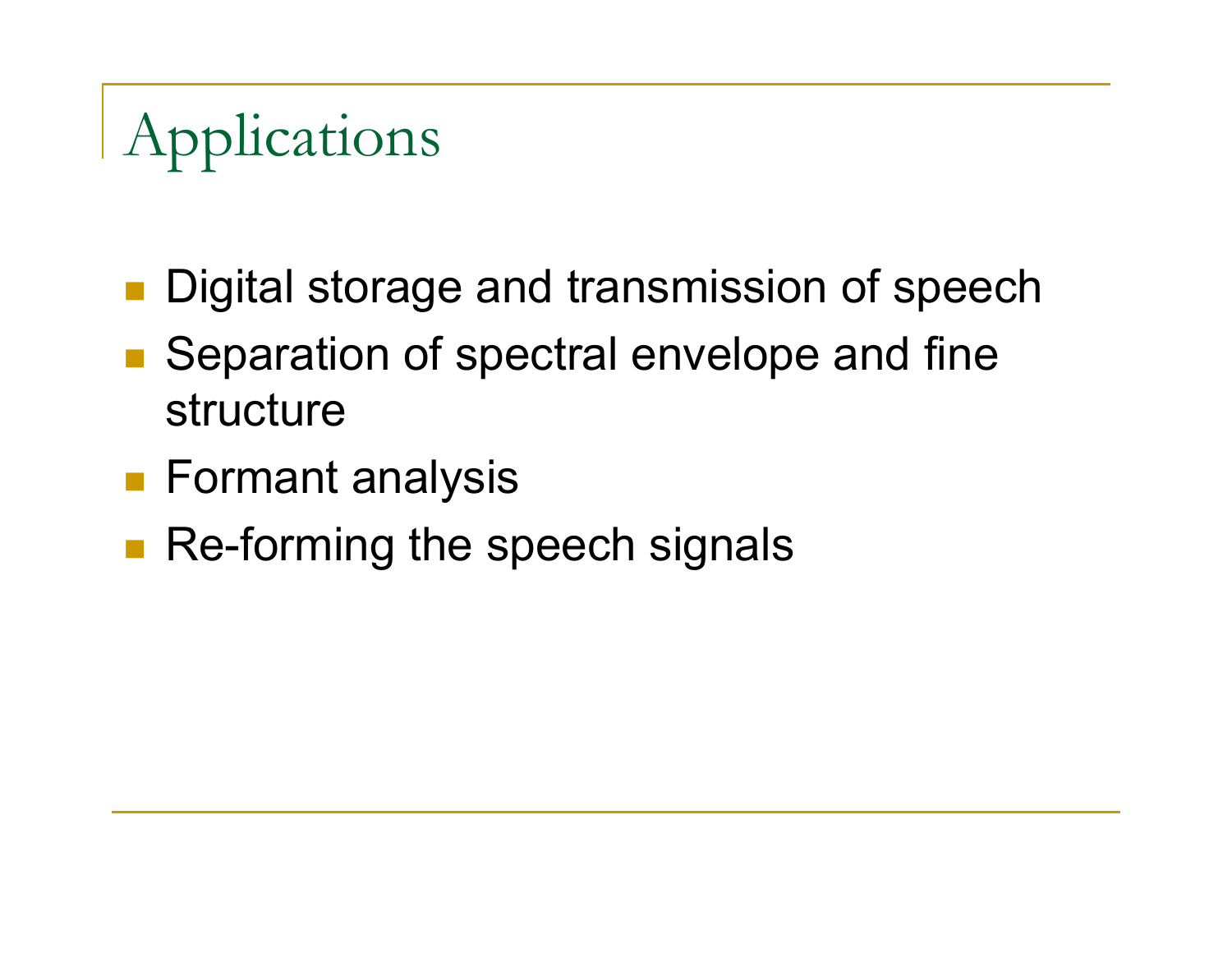## Digital Storage and Transmission of Speech

- П Efficient coding method for synthesizing control information needed
- **Encoding predictor coefficients should ensure** stability of linear filter
- $\mathcal{L}^{\text{max}}$  Direct quantization not efficient for predictor coefficients
- П Efficient method - quantize frequencies and bandwidths of poles
- Pitch (6bits), RMS values(5 bits), voiced-unvoiced (1bit) and poles (60bits)-72bits in total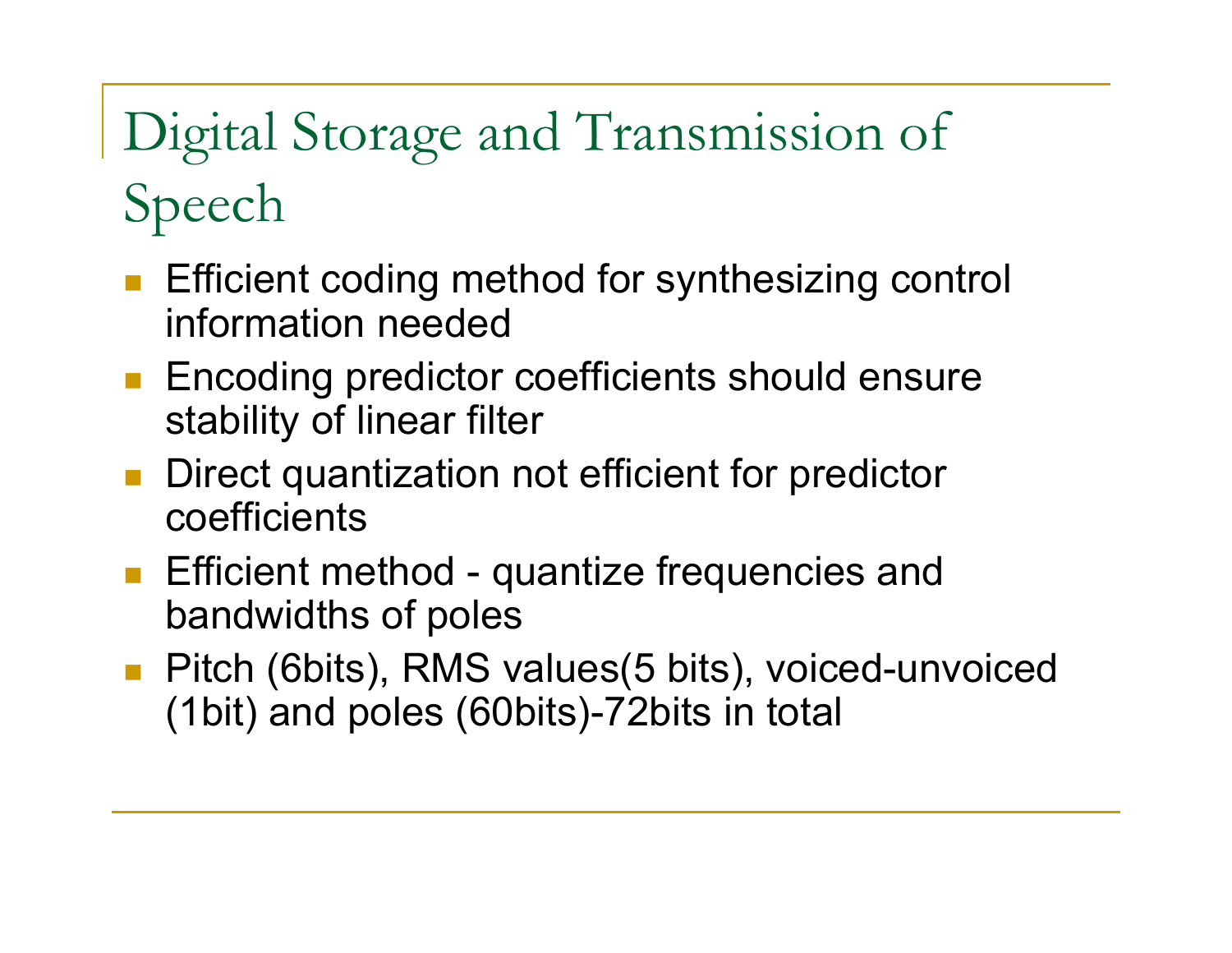#### Separation of Spectral Envelope and Fine Structure

- **Fine structure is contributed by the source**
- Spectral envelope is the power spectrum of the impulse response of linear filter
- Relation between Spectral Envelope G(f) and predictor coefficients  $\mathbf{a}_{\mathsf{k}}$  is expressed as

$$
G(f) = 1/|1 - \sum_{k=0}^{p} a_k e^{-2\pi i f k/f_k}|^2,
$$

Spectral samples of  $G(f)$ , spaced fs/2p apart, are sufficient for reconstruction of spectral envelope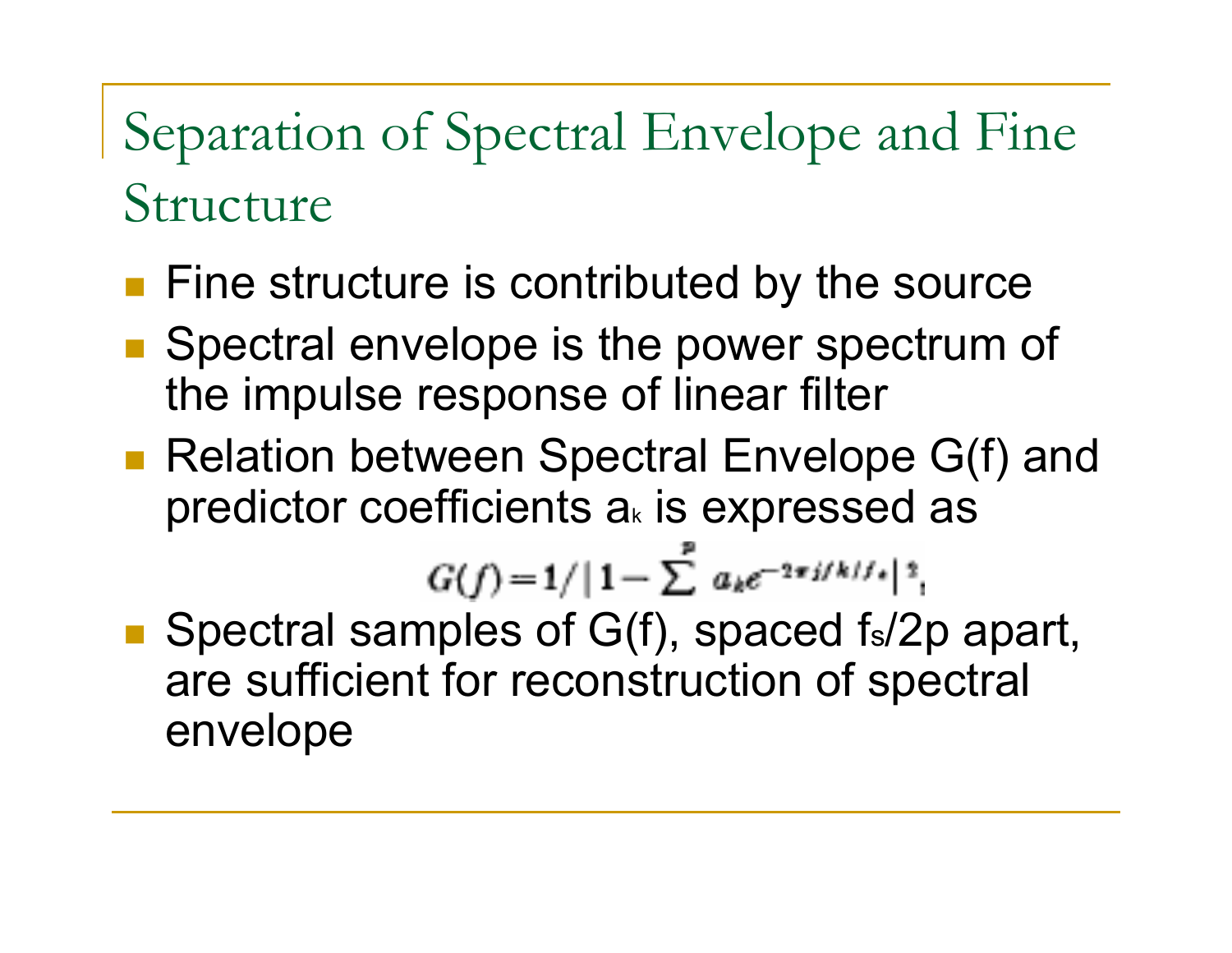### Spectral Envelope

 Spectral envelope for the vowel 'I' in "we" spoken by a female speaker at F0=200Hz

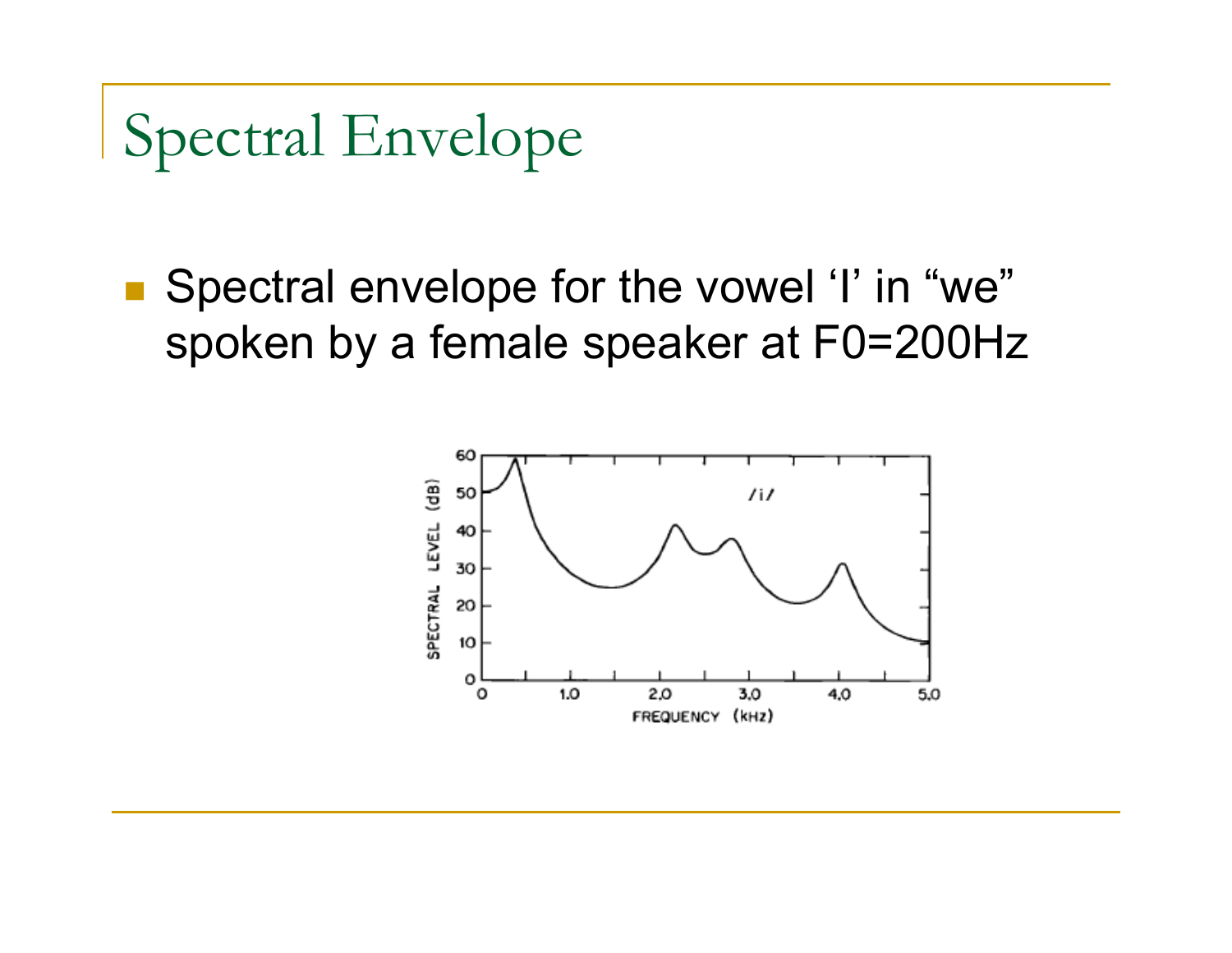#### Formant Analysis

- Objective is to determine complex natural frequencies of vocal tract
- **Poles contributed by source fall on real axis** or they have a relatively small peak
- Magnitude of spectral peak of a pole is compared to a threshold to determine whether the pole is natural frequency of vocal tract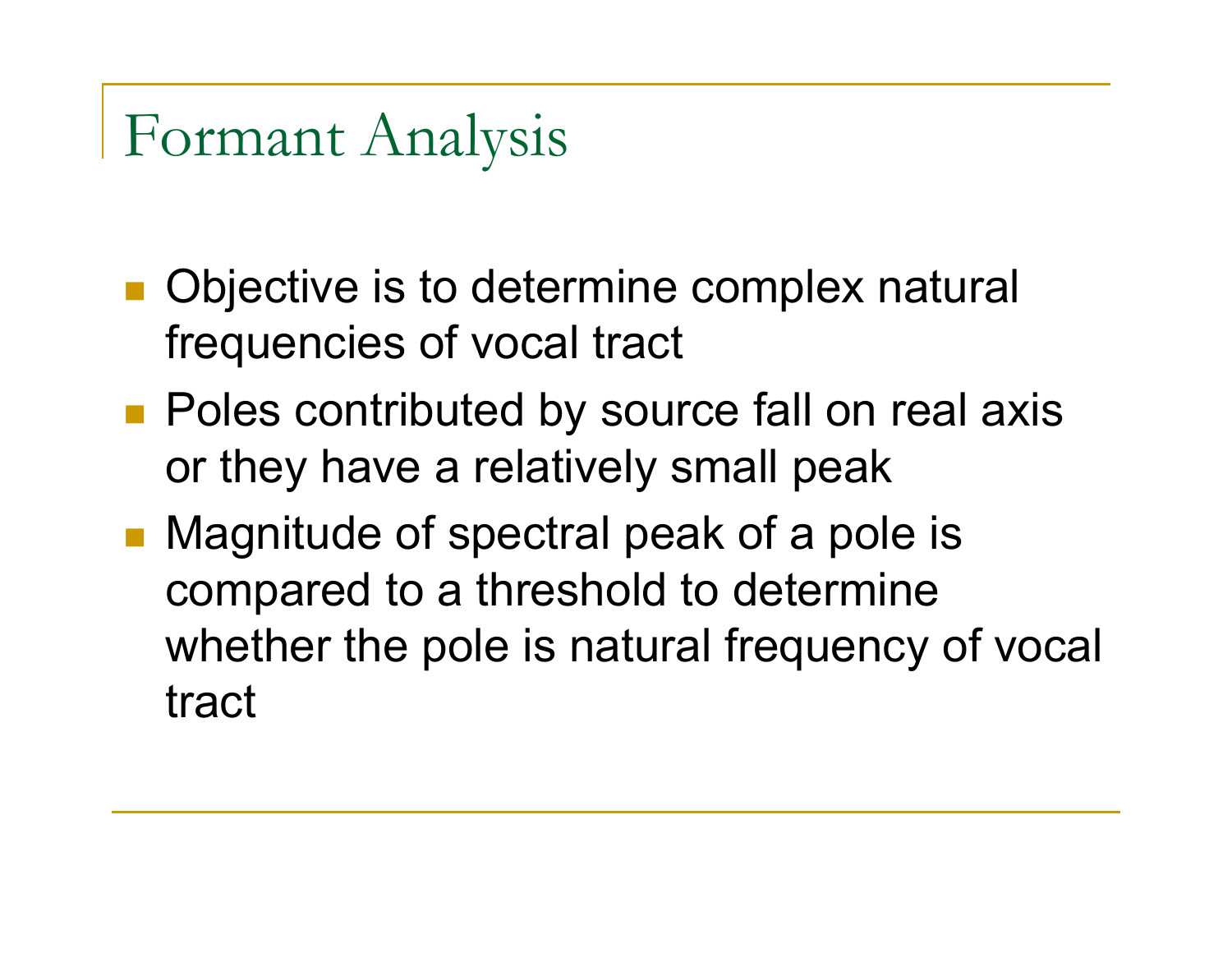#### Formant Analysis

#### **Formant frequencies for the utterance "we** were away a year ago" by male speaker



Wideband sound spectrogram Formants obtained by computer program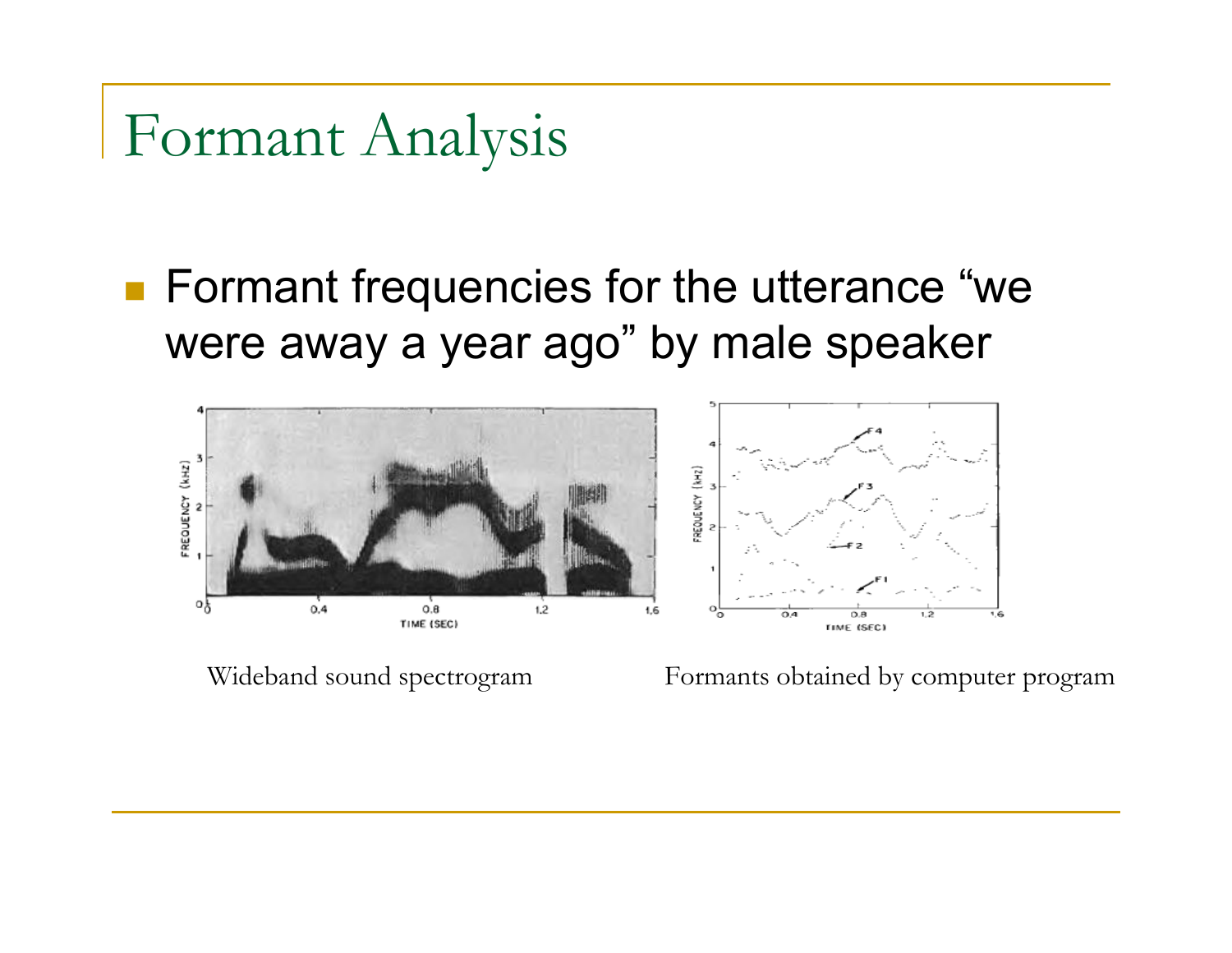# Re-forming the Speech Signals

- Synthesis procedure allows independent control of spectral envelope, relative durations, pitch and intensity
- **Speaking rate may be altered**
- Recovery of "helium speech"

![](_page_23_Picture_4.jpeg)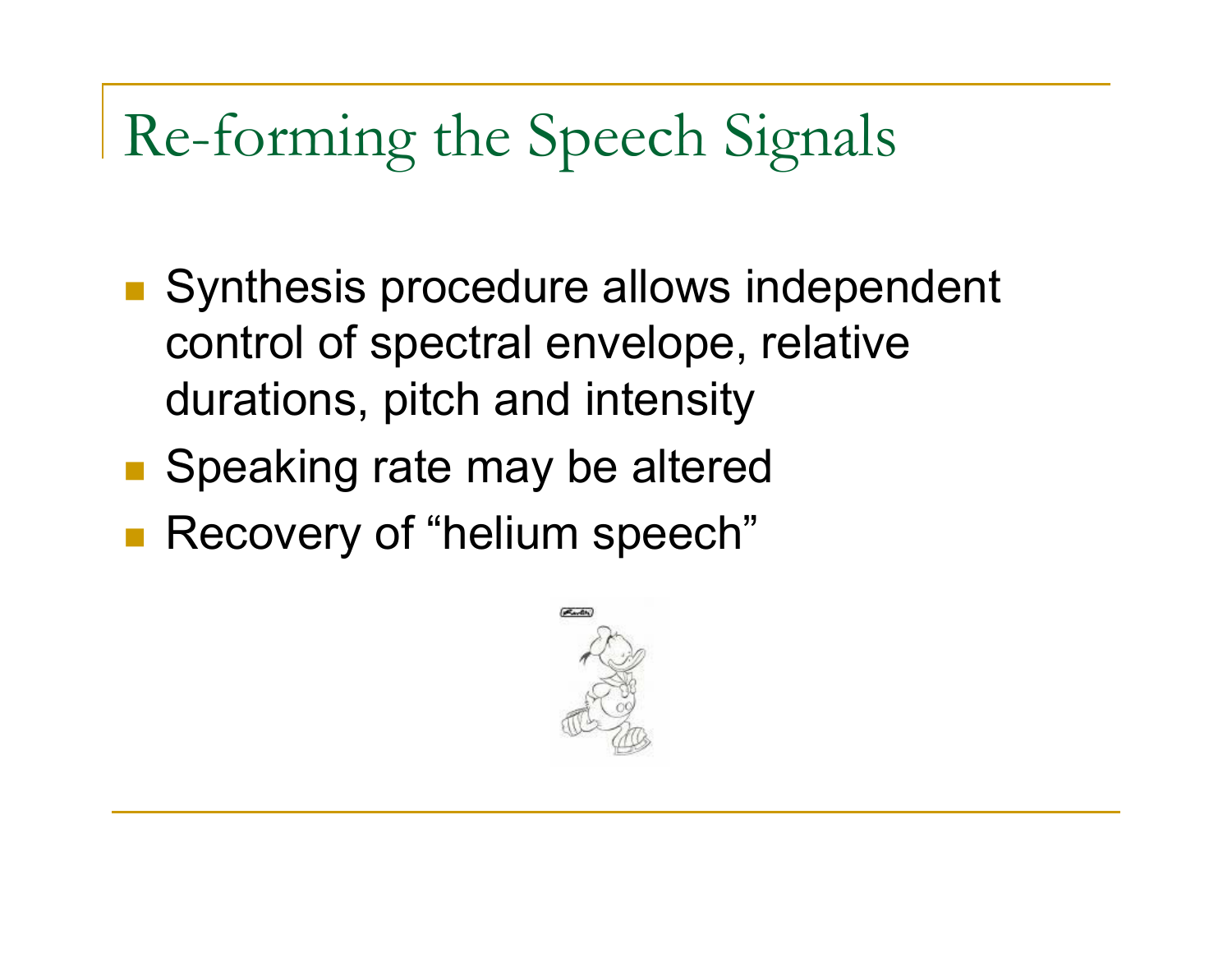#### Conclusions

- **Problems encountered with Fourier analysis** were removed
- Speech signal is synthesized by a single recursive filter
- Synthesized speech has no perceptible degradation in quality
- Synthesis parameters encoded efficiently
- Computationally very fast